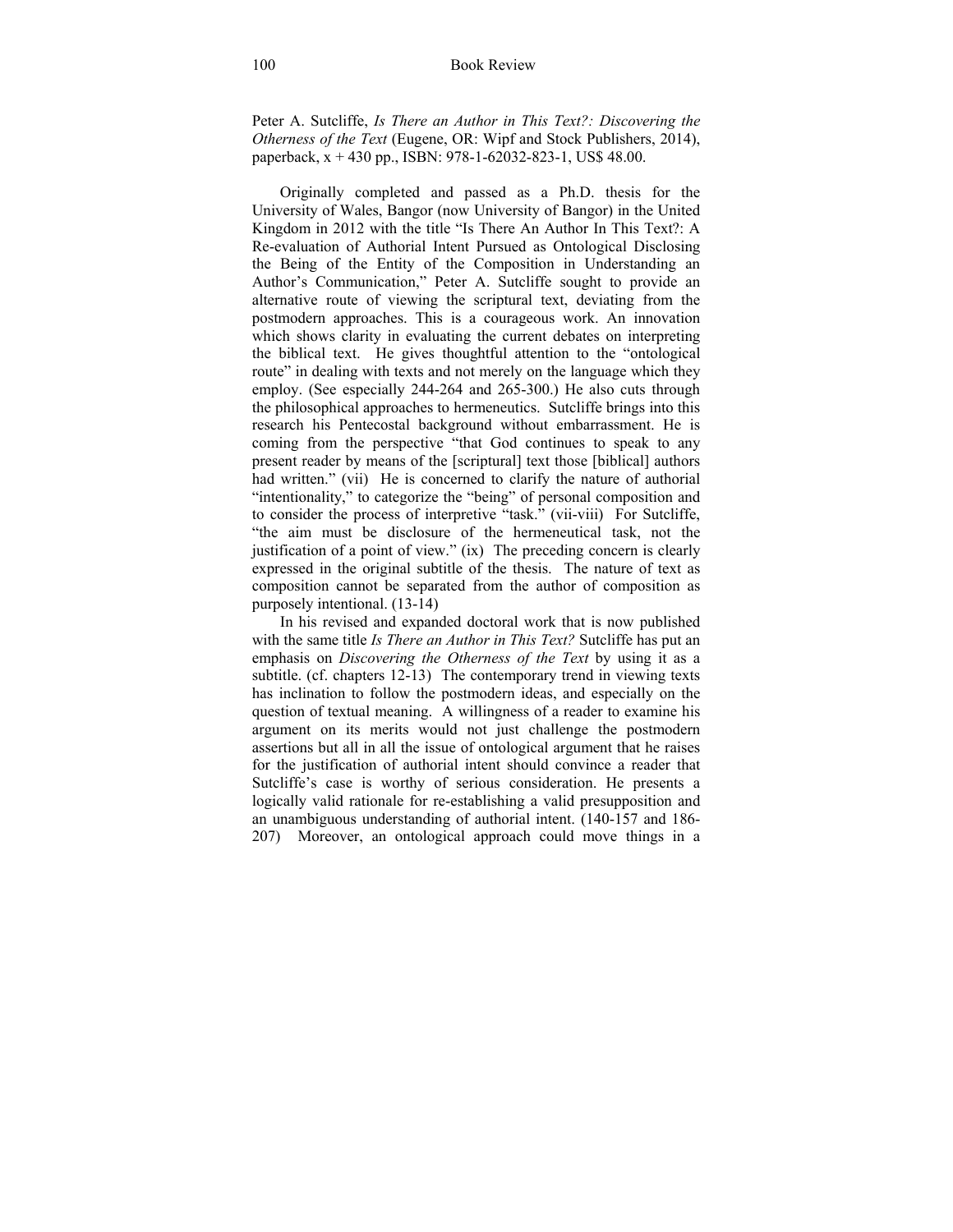different direction, which for the reviewer is critical in addressing the legitimate understanding of the scriptural text for the future of biblical hermeneutics. Sutcliffe has rigorously developed this significant concept of the 'ontological being' of the composition of the text. Hence, he rightfully takes the ontological argument in dealing with the authorial intent. Sutcliffe's work could lead to a new direction that would have a positive effect on hermeneutics. Therefore, *Is There an Author in This Text?,* which upholds the view of authorial intentionality in reading the composition written into text, is worth analyzing carefully. (cf. 236-264)

Using thirteen chapters, Sutcliffe deals with the issues of authorial centered hermeneutics, the arguments of author's demise perspective, the existence of the being of the text and the necessary otherness of the text. Accordingly, he places the interpreter in the model of "the task unfolds as a task" as a facilitator of understanding and not the determiner of understanding. (416) What Sutcliffe emphasizes then is "that understanding occurs at the level of existence." (416) He astutely reasons out that:

The issue of hermeneutics is a consideration of *intentionedbeing*, which itself is given being by authorial intent, in order that the interpreter can understand, or see, what the author understood, or saw. What is understood can be assimilated inwardly deriving meaning, which determines selfhood as expressed in life. Meaning is therefore the impact of what is understood, and understanding is the encounter of *otherness*. Meaning should not begin with self, but with understanding in the encounter of *otherness*. The view of interpretation as sameness of meaning is incredible. True interpretation as equivalence of understanding is credible. (418)

In his first chapter Sutcliffe places the context of his research in the postmodern setting of interpreting written texts. Then, in the next three chapters, he deals with the "conundrum" and "paradox" of the authorial intention of the author in his composition, which is presented into a text. Citing the view of N. T. Wright, he sees the important acknowledgment that "aesthetics and belief, though subjective, are part of knowing, then an author and interpreter must connect with this knowledge." (26) Sutcliffe even coined the word "pistology" (from *pistis* – "faith" and *logos* – "word") in "dealing with belief knowledge" rather than using the common word theology so that he can stress in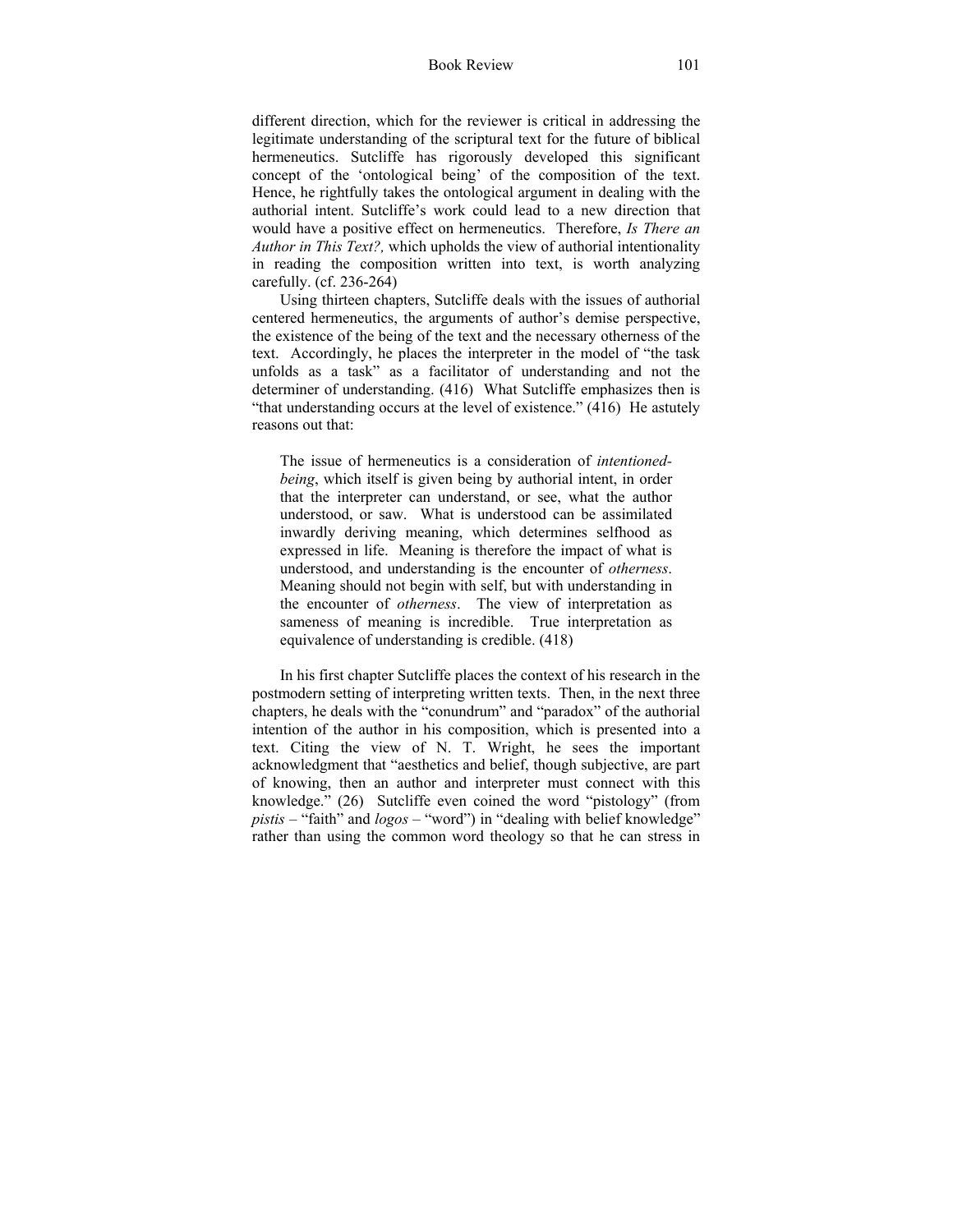"pistology" the idea of belief as something general to all people. (27) He also argues that "the nature of the authorial intent" is that of "an antecedent and precursor of the written text." (47) Thus, in chapter 5 he describes how "The Reports of the Author's Death Have Been Greatly Exaggerated." Afterwards in the  $6<sup>th</sup>$ ,  $7<sup>th</sup>$ ,  $8<sup>th</sup>$ ,  $9<sup>th</sup>$  and  $10<sup>th</sup>$ chapters, Sutcliffe defined, explored and upheld the notion of the authorial intention in connection to an existing text. And in the last three chapters, he further presents the concepts of the "being of the text" and the "otherness of the text," as well as a reevaluation of the perception of "meaning" and "understanding."

 What Sutcliffe makes unmistakable about his argument for the necessity of the authorial intent in understanding a written text is the idea that what the author "saw" is that which what the author wants the reader to see. (70) He is avoiding the appeal of linguistics for an answer to the conundrum of the meaning of the text. "The authorial intent, in acting as the antecedent of the text (i.e., it is what the text refers back to), is what preceded the text and acted as the cause of its being as text." (70) It is a good decision for Sutcliffe and a major strength of the book that he employs many of his illustrations to argue a point using biblical references and examples. His Pentecostal background reflects well in his illustrations. It is also helpful for him to summarize and engage with the most influential philosophers of hermeneutics. His interest in the British academic Anthony Thiselton, the American scholar Kevin Vanhoozer, and the French philosopher Paul Ricoeur are immediately notable in his work. He cites and engages mainly with these three and other prominent thinkers such as Gadamer, Derrida, Heidegger, Barthes, Schleiermacher, Wittgenstein, Hegel, Stendhal, Wolterstorff with biblical exegetes like Fee and Marshall, theologians such as Pannenberg and Erickson, Pentecostal scholars like Tate and Dempster, and many others like Fish, Hirsch, Bultmann, Beardsley and Wimsatt, *etcetera*, that are involved in these complex and intricate debates in interpreting texts. Sutcliffe's research scope has a clear focus. Commitment to authorial intent in interpreting the text is second to nothing. It is a *sine qua non*. The author is the antecedent of the text. It is worth quoting Sutcliffe in full when he concludes that:

The concept of an autonomous text has failed to take account of the retention of the authorial intent in the act of *parole*. The argument that detachment results in autonomy is not compelling. The recognition of the transformation of authorial